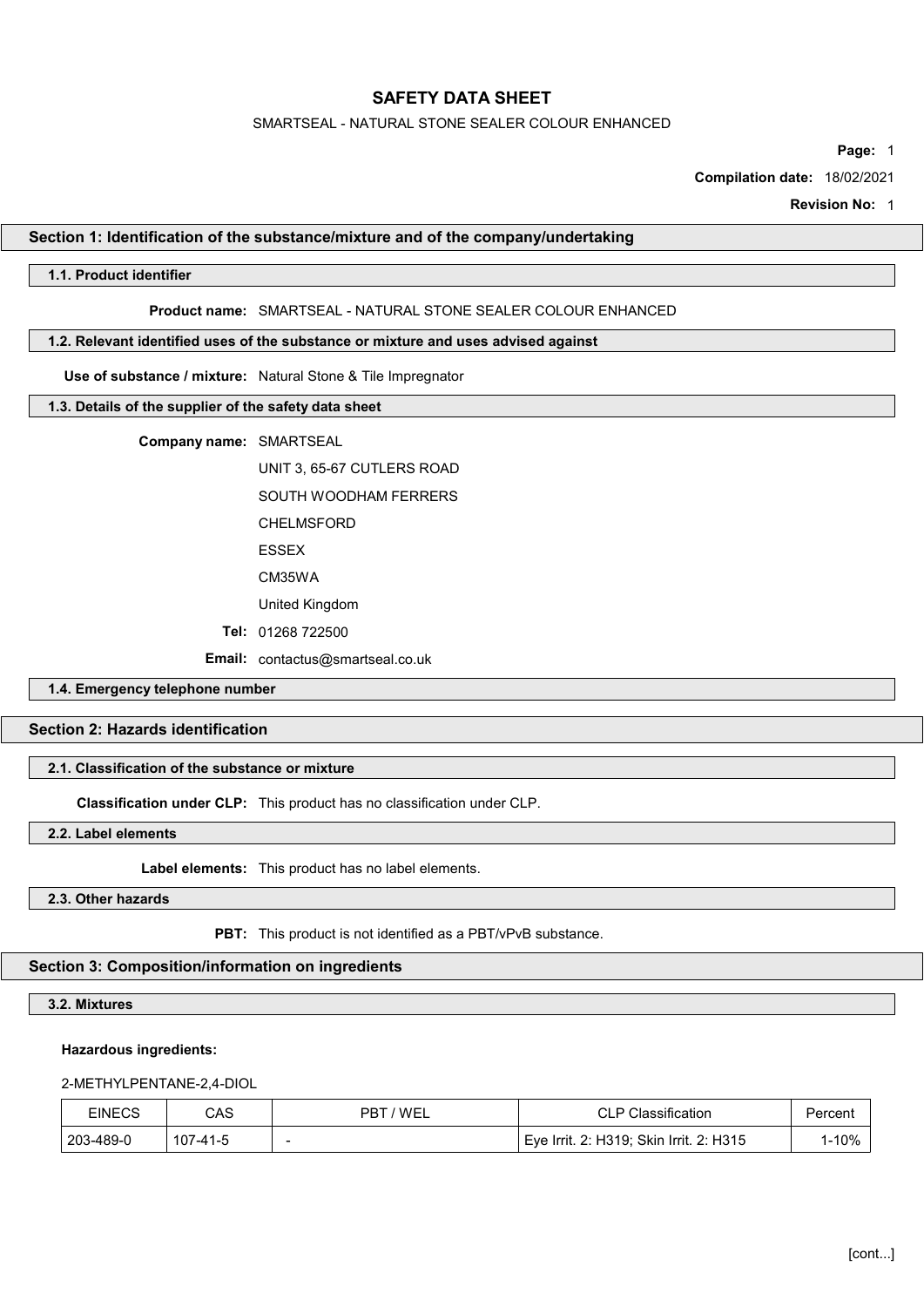#### SMARTSEAL - NATURAL STONE SEALER COLOUR ENHANCED

Page: 2

# 4.1. Description of first aid measures Skin contact: Wash immediately with plenty of soap and water. Eye contact: Bathe the eye with running water for 15 minutes. Ingestion: Wash out mouth with water. Inhalation: Consult a doctor. 4.2. Most important symptoms and effects, both acute and delayed Skin contact: There may be mild irritation at the site of contact. Eye contact: There may be irritation and redness. Ingestion: There may be irritation of the throat. Inhalation: No symptoms. 4.3. Indication of any immediate medical attention and special treatment needed Immediate / special treatment: Not applicable. Section 5: Fire-fighting measures 5.1. Extinguishing media Extinguishing media: Suitable extinguishing media for the surrounding fire should be used. Use water spray to cool containers. 5.2. Special hazards arising from the substance or mixture Exposure hazards: In combustion emits toxic fumes.

5.3. Advice for fire-fighters

Section 4: First aid measures

Advice for fire-fighters: Wear self-contained breathing apparatus. Wear protective clothing to prevent contact

with skin and eyes.

# Section 6: Accidental release measures

# 6.1. Personal precautions, protective equipment and emergency procedures

Personal precautions: Refer to section 8 of SDS for personal protection details. Turn leaking containers leak-

side up to prevent the escape of liquid.

# 6.2. Environmental precautions

Environmental precautions: Do not discharge into drains or rivers. Contain the spillage using bunding.

# 6.3. Methods and material for containment and cleaning up

Clean-up procedures: Absorb into dry earth or sand. Transfer to a closable, labelled salvage container for

disposal by an appropriate method.

### 6.4. Reference to other sections

Reference to other sections: Refer to section 8 of SDS.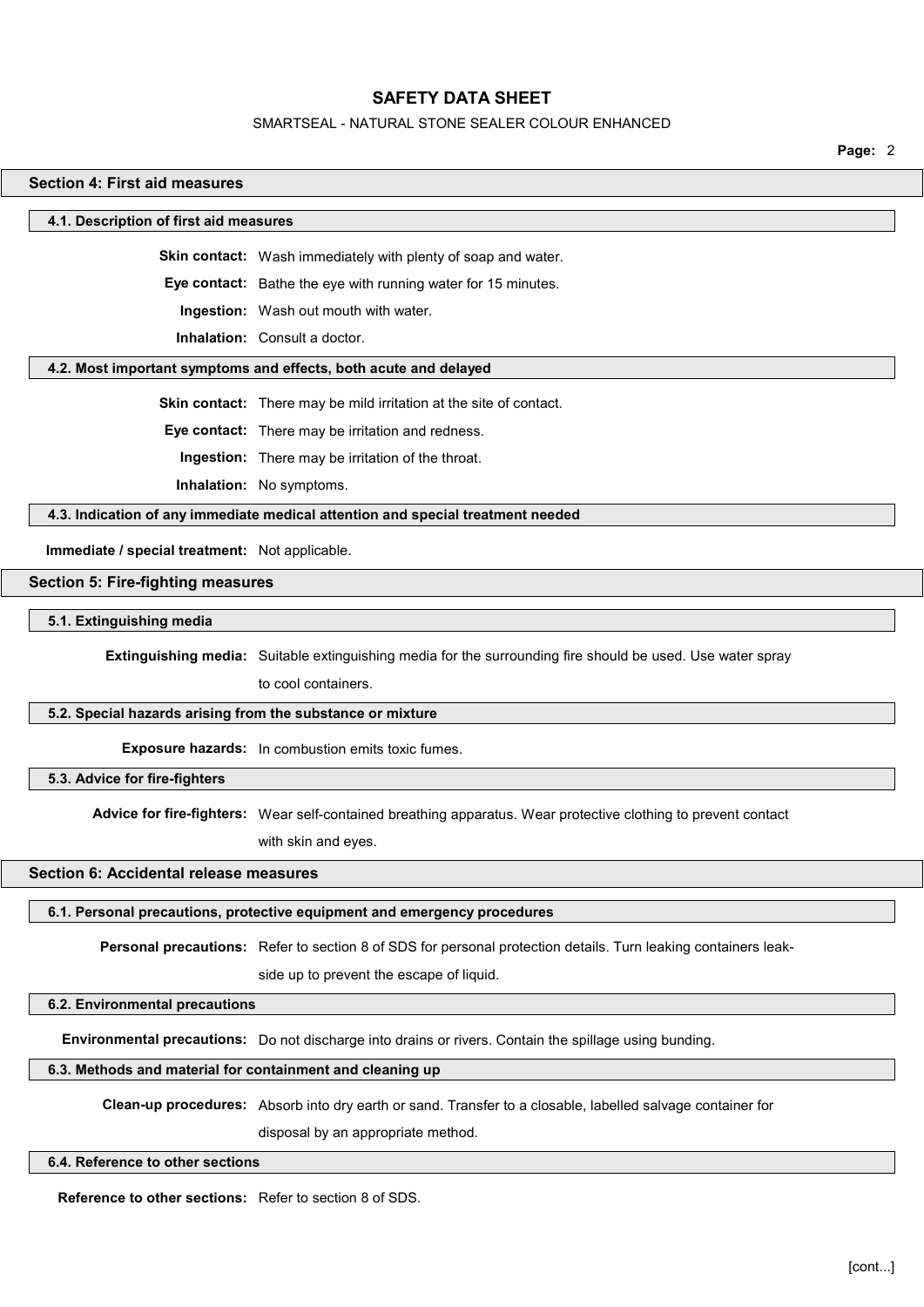### SMARTSEAL - NATURAL STONE SEALER COLOUR ENHANCED

Page: 3

# Section 7: Handling and storage

### 7.1. Precautions for safe handling

# 7.2. Conditions for safe storage, including any incompatibilities

Storage conditions: Store in a cool, well ventilated area. Keep container tightly closed.

# 7.3. Specific end use(s)

Specific end use(s): No data available.

### Section 8: Exposure controls/personal protection

#### 8.1. Control parameters

### Hazardous ingredients:

### 2-METHYLPENTANE-2,4-DIOL

#### Workplace exposure limits:  $\qquad \qquad$  Respirable dust

| State | ੇ hour TWA | 15 min. STEL | 8 hour TWA | 15 min. STEL |
|-------|------------|--------------|------------|--------------|
| UK    | 123 mg/m3  | 123 mg/m3    |            |              |

# DNEL/PNEC Values

DNEL / PNEC No data available.

# 8.2. Exposure controls

Respiratory protection: Respiratory protection not required. Hand protection: Protective gloves. Eye protection: Safety glasses. Ensure eye bath is to hand. Skin protection: Protective clothing.

# Section 9: Physical and chemical properties

9.1. Information on basic physical and chemical properties

| <b>State: Liquid</b>                                 |                                        |                                                   |                               |
|------------------------------------------------------|----------------------------------------|---------------------------------------------------|-------------------------------|
|                                                      | <b>Colour: Off-white</b>               |                                                   |                               |
|                                                      | <b>Odour:</b> Barely perceptible odour |                                                   |                               |
| <b>Evaporation rate:</b> No data available.          |                                        |                                                   |                               |
|                                                      | <b>Oxidising:</b> No data available.   |                                                   |                               |
| <b>Solubility in water: Soluble</b>                  |                                        |                                                   |                               |
|                                                      | <b>Viscosity: Non-viscous</b>          |                                                   |                               |
| Boiling point/range°C: No data available.            |                                        | <b>Melting point/range °C:</b> No data available. |                               |
| <b>Flammability limits %: lower:</b> Not applicable. |                                        |                                                   | <b>upper:</b> Not applicable. |
| Flash point <sup>o</sup> C: Not applicable.          |                                        | Part.coeff. n-octanol/water: Not applicable.      |                               |
| Autoflammability°C: Not applicable.                  |                                        | Vapour pressure: No data available.               |                               |
| pH: 7                                                |                                        |                                                   |                               |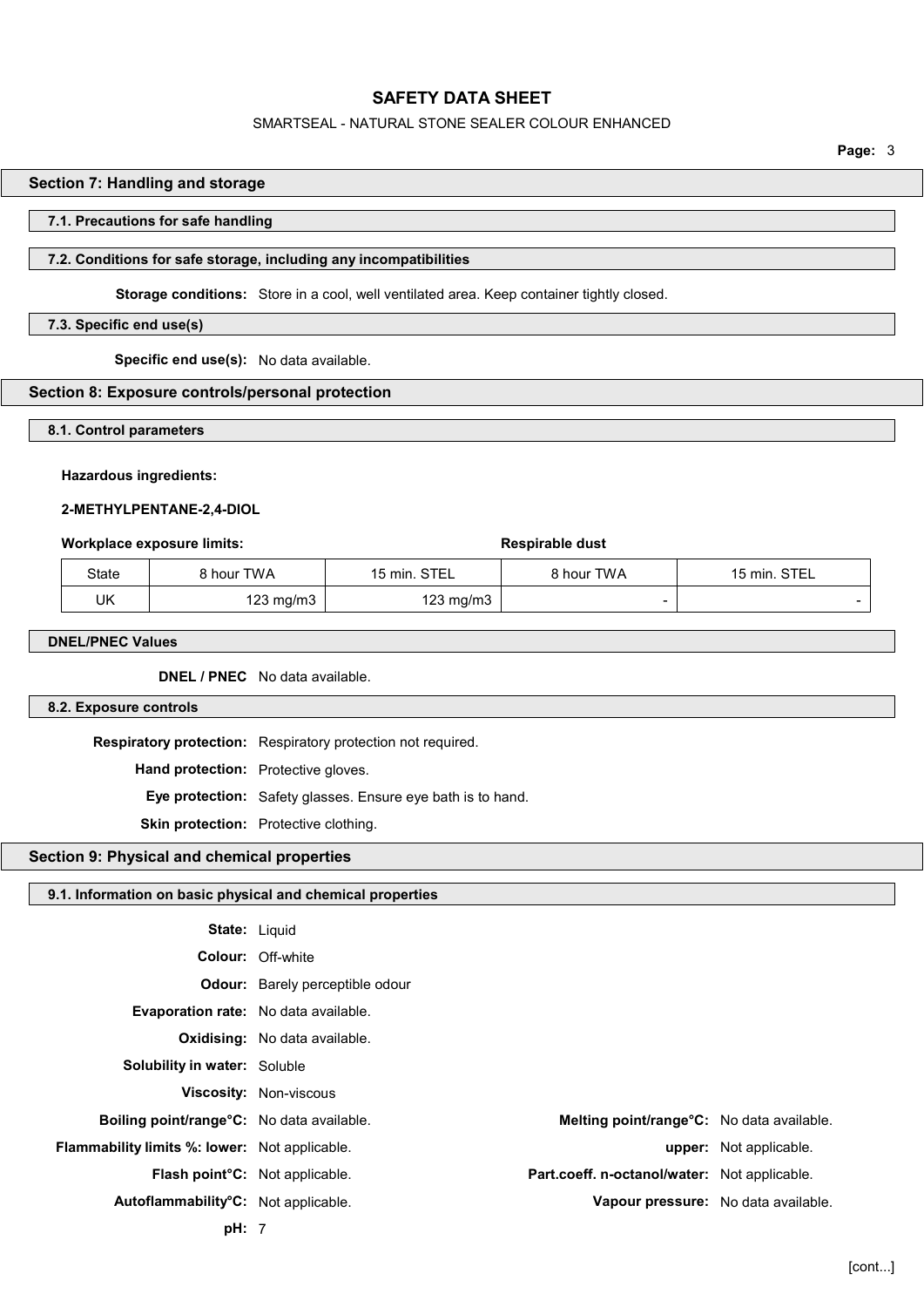### SMARTSEAL - NATURAL STONE SEALER COLOUR ENHANCED

Page: 4

# 9.2. Other information

**Other information:** No data available.

# Section 10: Stability and reactivity

### 10.1. Reactivity

Reactivity: Stable under recommended transport or storage conditions.

### 10.2. Chemical stability

Chemical stability: Stable under normal conditions.

### 10.3. Possibility of hazardous reactions

Hazardous reactions: Hazardous reactions will not occur under normal transport or storage conditions.

Decomposition may occur on exposure to conditions or materials listed below.

## 10.4. Conditions to avoid

Conditions to avoid: Heat.

10.5. Incompatible materials

Materials to avoid: Strong oxidising agents. Strong acids.

## 10.6. Hazardous decomposition products

Haz. decomp. products: In combustion emits toxic fumes.

### Section 11: Toxicological information

# 11.1. Information on toxicological effects

#### Hazardous ingredients:

### 2-METHYLPENTANE-2,4-DIOL

| <b>IPR</b> | <b>RAT</b> | <b>LDLO</b> | 1500 | mg/kg |
|------------|------------|-------------|------|-------|
| ORL        | <b>MUS</b> | LD50        | 3097 | mg/kg |
| ORL        | <b>RAT</b> | LD50        | 3700 | mg/kg |

Toxicity values: No data available.

Symptoms / routes of exposure

Skin contact: There may be mild irritation at the site of contact.

Eye contact: There may be irritation and redness.

Ingestion: There may be irritation of the throat.

Inhalation: No symptoms.

# Section 12: Ecological information

12.1. Toxicity

Ecotoxicity values: No data available.